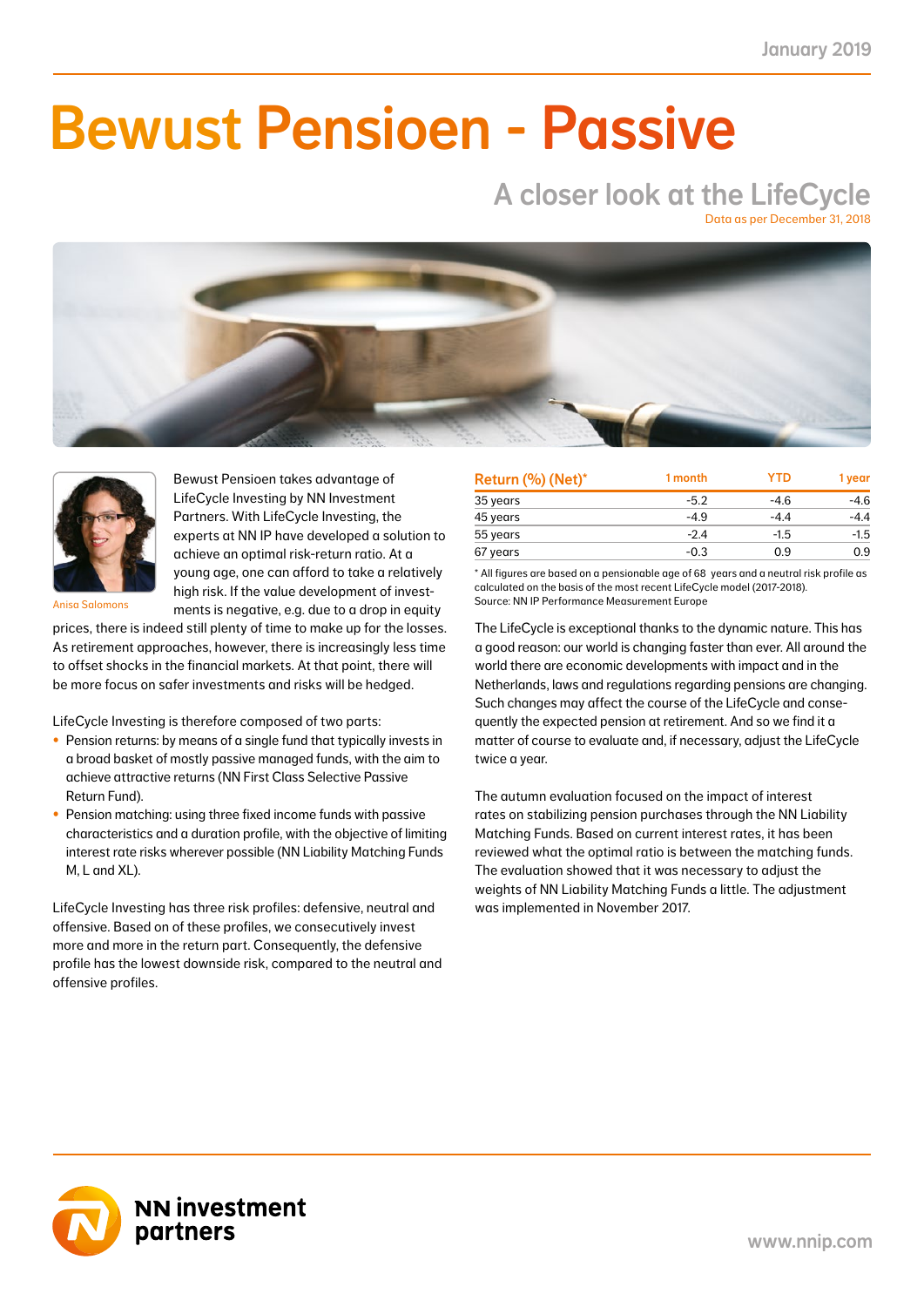### Bewust Pensioen - Passive (Defensive risk profile) Densities and Data as per December 31, 2018

| 35 years old<br>Net Return %                 | 1 month<br><b>Return</b> | 1 month<br><b>Contribution</b> | <b>Year to date</b><br><b>Return</b> | Year to date<br><b>Contribution</b> | 1 year<br><b>Return</b> | 1 year<br><b>Contribution</b> | Weight* |
|----------------------------------------------|--------------------------|--------------------------------|--------------------------------------|-------------------------------------|-------------------------|-------------------------------|---------|
| <b>Pension Returns</b>                       |                          |                                |                                      |                                     |                         |                               |         |
| NN First Class Selective Passive Return Fund | $-5.93$                  | $-4.73$                        | $-5.49$                              | $-4.39$                             | $-5.49$                 | $-4.39$                       | 80.05   |
| <b>Pension Matching</b>                      |                          |                                |                                      |                                     |                         |                               |         |
| NN Liability Matching Fund M                 | 0.32                     | 0.04                           | 1.02                                 | 0.11                                | 1.02                    | 0.11                          | 10.95   |
| NN Liability Matching Fund L                 | 1.73                     | 0.00                           | 4.05                                 | 0.00                                | 0.00                    | 0.00                          | 0.00    |
| NN Liability Matching Fund XL                | 3.15                     | 0.29                           | 6.77                                 | 0.61                                | 6.77                    | 0.61                          | 9.00    |
| <b>TOTAL</b>                                 |                          | $-4.40$                        |                                      | $-3.67$                             |                         | $-3.67$                       |         |

| 45 years old<br>Net Return %                 | 1 month<br><b>Return</b> | 1 month<br><b>Contribution</b> | <b>Year to date</b><br><b>Return</b> | <b>Year to date</b><br><b>Contribution</b> | 1 year<br><b>Return</b> | 1 year<br><b>Contribution</b> | Weight* |
|----------------------------------------------|--------------------------|--------------------------------|--------------------------------------|--------------------------------------------|-------------------------|-------------------------------|---------|
| <b>Pension Returns</b>                       |                          |                                |                                      |                                            |                         |                               |         |
| NN First Class Selective Passive Return Fund | $-5.93$                  | $-4.43$                        | $-5.49$                              | $-4.11$                                    | $-5.49$                 | $-4.11$                       | 75.0    |
| <b>Pension Matching</b>                      |                          |                                |                                      |                                            |                         |                               |         |
| NN Liability Matching Fund M                 | 0.32                     | 0.06                           | 1.02                                 | 0.19                                       | 1.02                    | 0.19                          | 19.0    |
| NN Liability Matching Fund L                 | 1.73                     | 0.00                           | 4.05                                 | 0.00                                       | 0.00                    | 0.00                          | 0.0     |
| NN Liability Matching Fund XL                | 3.15                     | 0.21                           | 6.77                                 | 0.43                                       | 6.77                    | 0.43                          | 6.0     |
| <b>TOTAL</b>                                 |                          | $-4.16$                        |                                      | $-3.49$                                    |                         | $-3.49$                       |         |

| 55 years old<br>Net Return %                 | 1 month<br>Return | 1 month<br><b>Contribution</b> | <b>Year to date</b><br><b>Return</b> | <b>Year to date</b><br><b>Contribution</b> | 1 year<br><b>Return</b> | 1 year<br><b>Contribution</b> | Weight* |
|----------------------------------------------|-------------------|--------------------------------|--------------------------------------|--------------------------------------------|-------------------------|-------------------------------|---------|
| <b>Pension Returns</b>                       |                   |                                |                                      |                                            |                         |                               |         |
| NN First Class Selective Passive Return Fund | $-5.93$           | $-2.41$                        | $-5.49$                              | $-2.25$                                    | $-5.49$                 | $-2.25$                       | 41.0    |
| <b>Pension Matching</b>                      |                   |                                |                                      |                                            |                         |                               |         |
| NN Liability Matching Fund M                 | 0.32              | 0.13                           | 1.02                                 | 0.40                                       | 1.02                    | 0.40                          | 39.0    |
| NN Liability Matching Fund L                 | 1.73              | 0.17                           | 4.05                                 | 0.40                                       | 0.00                    | 0.40                          | 10.0    |
| NN Liability Matching Fund XL                | 3.15              | 0.31                           | 6.77                                 | 0.66                                       | 6.77                    | 0.66                          | 10.0    |
| <b>TOTAL</b>                                 |                   | $-1.80$                        |                                      | $-0.79$                                    |                         | $-0.79$                       |         |

| 35 years old<br>1 month<br>1 month<br><b>Year to date</b><br><b>Year to date</b><br>1 year<br>1 year<br>Net Return %<br><b>Return</b><br><b>Contribution</b><br>Return<br><b>Contribution</b><br><b>Return</b><br><b>Contribution</b><br><b>Pension Returns</b><br>$-4.73$<br>$-4.39$<br>NN First Class Selective Passive Return Fund<br>$-5.93$<br>$-5.49$<br>$-5.49$<br>$-4.39$<br><b>Pension Matching</b><br>1.02<br>1.02<br>NN Liability Matching Fund M<br>0.32<br>0.04<br>0.11<br>0.11<br>0.00<br>4.05<br>0.00<br>0.00<br>0.00<br>1.73<br>3.15<br>0.29<br>6.77<br>6.77<br>0.61<br>0.61<br>$-4.40$<br>$-3.67$<br>$-3.67$<br>1 month<br><b>Year to date</b><br><b>Year to date</b><br>1 month<br>1 year<br>1 year<br>Net Return %<br><b>Return</b><br><b>Contribution</b><br><b>Return</b><br><b>Contribution</b><br>Return<br><b>Contribution</b><br>$-5.93$<br>$-4.43$<br>$-5.49$<br>NN First Class Selective Passive Return Fund<br>$-4.11$<br>$-5.49$<br>$-4.11$<br>0.32<br>0.06<br>1.02<br>0.19<br>1.02<br>0.19<br>1.73<br>4.05<br>0.00<br>0.00<br>0.00<br>0.00<br>0.21<br>6.77<br>3.15<br>0.43<br>6.77<br>0.43<br>$-4.16$<br>$-3.49$<br>$-3.49$<br>1 month<br>1 month<br><b>Year to date</b><br><b>Year to date</b><br>1 year<br>1 year<br>Net Return %<br><b>Return</b><br><b>Contribution</b><br>Return<br><b>Contribution</b><br><b>Return</b><br><b>Contribution</b><br>$-2.41$<br>$-2.25$<br>$-2.25$<br>$-5.93$<br>$-5.49$<br>$-5.49$<br>0.32<br>0.13<br>1.02<br>0.40<br>1.02<br>0.40<br>0.17<br>4.05<br>0.40<br>0.00<br>1.73<br>0.40<br>6.77<br>3.15<br>0.31<br>0.66<br>6.77<br>0.66<br>$-0.79$<br>$-0.79$<br>$-1.80$<br>1 month<br>1 month<br><b>Year to date</b><br><b>Year to date</b><br>1 year<br>1 year<br>Net Return %<br><b>Return</b><br><b>Contribution</b><br><b>Contribution</b><br><b>Return</b><br><b>Contribution</b><br><b>Return</b><br>$-5.93$<br>$-1.18$<br>$-5.49$<br>$-1.10$<br>$-5.49$<br>$-1.10$<br>0.32<br>0.13<br>1.02<br>0.40<br>1.02<br>0.40<br>1.73<br>4.05<br>0.71<br>1.64<br>0.00<br>1.64<br>3.15<br>0.00<br>6.77<br>0.00<br>6.77<br>0.00<br>$-0.34$<br>0.95<br>0.95<br>* Over the years. the fund's weightings in the LifeCycle may change. The figures shown in the column 'weighting' are based on the most recent weighting of the LifeCycle. |                              | <b>Bewust Pensioen - Passive (Defensive risk profile)</b> |  |  | Data as per December 31, 2018 |             |
|-------------------------------------------------------------------------------------------------------------------------------------------------------------------------------------------------------------------------------------------------------------------------------------------------------------------------------------------------------------------------------------------------------------------------------------------------------------------------------------------------------------------------------------------------------------------------------------------------------------------------------------------------------------------------------------------------------------------------------------------------------------------------------------------------------------------------------------------------------------------------------------------------------------------------------------------------------------------------------------------------------------------------------------------------------------------------------------------------------------------------------------------------------------------------------------------------------------------------------------------------------------------------------------------------------------------------------------------------------------------------------------------------------------------------------------------------------------------------------------------------------------------------------------------------------------------------------------------------------------------------------------------------------------------------------------------------------------------------------------------------------------------------------------------------------------------------------------------------------------------------------------------------------------------------------------------------------------------------------------------------------------------------------------------------------------------------------------------------------------------------------------------------------------------------------------------------------------------------------------------------------------------------------------------------|------------------------------|-----------------------------------------------------------|--|--|-------------------------------|-------------|
|                                                                                                                                                                                                                                                                                                                                                                                                                                                                                                                                                                                                                                                                                                                                                                                                                                                                                                                                                                                                                                                                                                                                                                                                                                                                                                                                                                                                                                                                                                                                                                                                                                                                                                                                                                                                                                                                                                                                                                                                                                                                                                                                                                                                                                                                                                 |                              |                                                           |  |  |                               | Weight*     |
|                                                                                                                                                                                                                                                                                                                                                                                                                                                                                                                                                                                                                                                                                                                                                                                                                                                                                                                                                                                                                                                                                                                                                                                                                                                                                                                                                                                                                                                                                                                                                                                                                                                                                                                                                                                                                                                                                                                                                                                                                                                                                                                                                                                                                                                                                                 |                              |                                                           |  |  |                               |             |
|                                                                                                                                                                                                                                                                                                                                                                                                                                                                                                                                                                                                                                                                                                                                                                                                                                                                                                                                                                                                                                                                                                                                                                                                                                                                                                                                                                                                                                                                                                                                                                                                                                                                                                                                                                                                                                                                                                                                                                                                                                                                                                                                                                                                                                                                                                 |                              |                                                           |  |  |                               | 80.05       |
|                                                                                                                                                                                                                                                                                                                                                                                                                                                                                                                                                                                                                                                                                                                                                                                                                                                                                                                                                                                                                                                                                                                                                                                                                                                                                                                                                                                                                                                                                                                                                                                                                                                                                                                                                                                                                                                                                                                                                                                                                                                                                                                                                                                                                                                                                                 |                              |                                                           |  |  |                               | 10.95       |
| NN Liability Matching Fund XL<br>TOTAL<br>45 years old<br><b>Pension Returns</b><br><b>Pension Matching</b><br>NN Liability Matching Fund M<br>NN Liability Matching Fund L<br>NN Liability Matching Fund XL                                                                                                                                                                                                                                                                                                                                                                                                                                                                                                                                                                                                                                                                                                                                                                                                                                                                                                                                                                                                                                                                                                                                                                                                                                                                                                                                                                                                                                                                                                                                                                                                                                                                                                                                                                                                                                                                                                                                                                                                                                                                                    | NN Liability Matching Fund L |                                                           |  |  |                               | 0.00        |
|                                                                                                                                                                                                                                                                                                                                                                                                                                                                                                                                                                                                                                                                                                                                                                                                                                                                                                                                                                                                                                                                                                                                                                                                                                                                                                                                                                                                                                                                                                                                                                                                                                                                                                                                                                                                                                                                                                                                                                                                                                                                                                                                                                                                                                                                                                 |                              |                                                           |  |  |                               | 9.00        |
|                                                                                                                                                                                                                                                                                                                                                                                                                                                                                                                                                                                                                                                                                                                                                                                                                                                                                                                                                                                                                                                                                                                                                                                                                                                                                                                                                                                                                                                                                                                                                                                                                                                                                                                                                                                                                                                                                                                                                                                                                                                                                                                                                                                                                                                                                                 |                              |                                                           |  |  |                               |             |
|                                                                                                                                                                                                                                                                                                                                                                                                                                                                                                                                                                                                                                                                                                                                                                                                                                                                                                                                                                                                                                                                                                                                                                                                                                                                                                                                                                                                                                                                                                                                                                                                                                                                                                                                                                                                                                                                                                                                                                                                                                                                                                                                                                                                                                                                                                 |                              |                                                           |  |  |                               | Weight*     |
|                                                                                                                                                                                                                                                                                                                                                                                                                                                                                                                                                                                                                                                                                                                                                                                                                                                                                                                                                                                                                                                                                                                                                                                                                                                                                                                                                                                                                                                                                                                                                                                                                                                                                                                                                                                                                                                                                                                                                                                                                                                                                                                                                                                                                                                                                                 |                              |                                                           |  |  |                               |             |
|                                                                                                                                                                                                                                                                                                                                                                                                                                                                                                                                                                                                                                                                                                                                                                                                                                                                                                                                                                                                                                                                                                                                                                                                                                                                                                                                                                                                                                                                                                                                                                                                                                                                                                                                                                                                                                                                                                                                                                                                                                                                                                                                                                                                                                                                                                 |                              |                                                           |  |  |                               | 75.0        |
|                                                                                                                                                                                                                                                                                                                                                                                                                                                                                                                                                                                                                                                                                                                                                                                                                                                                                                                                                                                                                                                                                                                                                                                                                                                                                                                                                                                                                                                                                                                                                                                                                                                                                                                                                                                                                                                                                                                                                                                                                                                                                                                                                                                                                                                                                                 |                              |                                                           |  |  |                               |             |
|                                                                                                                                                                                                                                                                                                                                                                                                                                                                                                                                                                                                                                                                                                                                                                                                                                                                                                                                                                                                                                                                                                                                                                                                                                                                                                                                                                                                                                                                                                                                                                                                                                                                                                                                                                                                                                                                                                                                                                                                                                                                                                                                                                                                                                                                                                 |                              |                                                           |  |  |                               | 19.0<br>0.0 |
| <b>TOTAL</b><br>55 years old<br><b>Pension Returns</b><br>NN First Class Selective Passive Return Fund<br><b>Pension Matching</b><br>NN Liability Matching Fund M<br>NN Liability Matching Fund L<br>NN Liability Matching Fund XL<br>TOTAL<br>67 years old<br><b>Pension Returns</b><br>NN First Class Selective Passive Return Fund<br><b>Pension Matching</b><br>NN Liability Matching Fund M<br>NN Liability Matching Fund L<br><b>TOTAL</b>                                                                                                                                                                                                                                                                                                                                                                                                                                                                                                                                                                                                                                                                                                                                                                                                                                                                                                                                                                                                                                                                                                                                                                                                                                                                                                                                                                                                                                                                                                                                                                                                                                                                                                                                                                                                                                                |                              |                                                           |  |  |                               | 6.0         |
|                                                                                                                                                                                                                                                                                                                                                                                                                                                                                                                                                                                                                                                                                                                                                                                                                                                                                                                                                                                                                                                                                                                                                                                                                                                                                                                                                                                                                                                                                                                                                                                                                                                                                                                                                                                                                                                                                                                                                                                                                                                                                                                                                                                                                                                                                                 |                              |                                                           |  |  |                               |             |
|                                                                                                                                                                                                                                                                                                                                                                                                                                                                                                                                                                                                                                                                                                                                                                                                                                                                                                                                                                                                                                                                                                                                                                                                                                                                                                                                                                                                                                                                                                                                                                                                                                                                                                                                                                                                                                                                                                                                                                                                                                                                                                                                                                                                                                                                                                 |                              |                                                           |  |  |                               |             |
| NN Liability Matching Fund XL                                                                                                                                                                                                                                                                                                                                                                                                                                                                                                                                                                                                                                                                                                                                                                                                                                                                                                                                                                                                                                                                                                                                                                                                                                                                                                                                                                                                                                                                                                                                                                                                                                                                                                                                                                                                                                                                                                                                                                                                                                                                                                                                                                                                                                                                   |                              |                                                           |  |  |                               | Weight'     |
|                                                                                                                                                                                                                                                                                                                                                                                                                                                                                                                                                                                                                                                                                                                                                                                                                                                                                                                                                                                                                                                                                                                                                                                                                                                                                                                                                                                                                                                                                                                                                                                                                                                                                                                                                                                                                                                                                                                                                                                                                                                                                                                                                                                                                                                                                                 |                              |                                                           |  |  |                               |             |
|                                                                                                                                                                                                                                                                                                                                                                                                                                                                                                                                                                                                                                                                                                                                                                                                                                                                                                                                                                                                                                                                                                                                                                                                                                                                                                                                                                                                                                                                                                                                                                                                                                                                                                                                                                                                                                                                                                                                                                                                                                                                                                                                                                                                                                                                                                 |                              |                                                           |  |  |                               | 41.0        |
|                                                                                                                                                                                                                                                                                                                                                                                                                                                                                                                                                                                                                                                                                                                                                                                                                                                                                                                                                                                                                                                                                                                                                                                                                                                                                                                                                                                                                                                                                                                                                                                                                                                                                                                                                                                                                                                                                                                                                                                                                                                                                                                                                                                                                                                                                                 |                              |                                                           |  |  |                               | 39.0        |
|                                                                                                                                                                                                                                                                                                                                                                                                                                                                                                                                                                                                                                                                                                                                                                                                                                                                                                                                                                                                                                                                                                                                                                                                                                                                                                                                                                                                                                                                                                                                                                                                                                                                                                                                                                                                                                                                                                                                                                                                                                                                                                                                                                                                                                                                                                 |                              |                                                           |  |  |                               | 10.0        |
|                                                                                                                                                                                                                                                                                                                                                                                                                                                                                                                                                                                                                                                                                                                                                                                                                                                                                                                                                                                                                                                                                                                                                                                                                                                                                                                                                                                                                                                                                                                                                                                                                                                                                                                                                                                                                                                                                                                                                                                                                                                                                                                                                                                                                                                                                                 |                              |                                                           |  |  |                               | 10.0        |
|                                                                                                                                                                                                                                                                                                                                                                                                                                                                                                                                                                                                                                                                                                                                                                                                                                                                                                                                                                                                                                                                                                                                                                                                                                                                                                                                                                                                                                                                                                                                                                                                                                                                                                                                                                                                                                                                                                                                                                                                                                                                                                                                                                                                                                                                                                 |                              |                                                           |  |  |                               |             |
|                                                                                                                                                                                                                                                                                                                                                                                                                                                                                                                                                                                                                                                                                                                                                                                                                                                                                                                                                                                                                                                                                                                                                                                                                                                                                                                                                                                                                                                                                                                                                                                                                                                                                                                                                                                                                                                                                                                                                                                                                                                                                                                                                                                                                                                                                                 |                              |                                                           |  |  |                               |             |
|                                                                                                                                                                                                                                                                                                                                                                                                                                                                                                                                                                                                                                                                                                                                                                                                                                                                                                                                                                                                                                                                                                                                                                                                                                                                                                                                                                                                                                                                                                                                                                                                                                                                                                                                                                                                                                                                                                                                                                                                                                                                                                                                                                                                                                                                                                 |                              |                                                           |  |  |                               | Weight*     |
|                                                                                                                                                                                                                                                                                                                                                                                                                                                                                                                                                                                                                                                                                                                                                                                                                                                                                                                                                                                                                                                                                                                                                                                                                                                                                                                                                                                                                                                                                                                                                                                                                                                                                                                                                                                                                                                                                                                                                                                                                                                                                                                                                                                                                                                                                                 |                              |                                                           |  |  |                               | 20.0        |
|                                                                                                                                                                                                                                                                                                                                                                                                                                                                                                                                                                                                                                                                                                                                                                                                                                                                                                                                                                                                                                                                                                                                                                                                                                                                                                                                                                                                                                                                                                                                                                                                                                                                                                                                                                                                                                                                                                                                                                                                                                                                                                                                                                                                                                                                                                 |                              |                                                           |  |  |                               |             |
|                                                                                                                                                                                                                                                                                                                                                                                                                                                                                                                                                                                                                                                                                                                                                                                                                                                                                                                                                                                                                                                                                                                                                                                                                                                                                                                                                                                                                                                                                                                                                                                                                                                                                                                                                                                                                                                                                                                                                                                                                                                                                                                                                                                                                                                                                                 |                              |                                                           |  |  |                               | 39.0        |
|                                                                                                                                                                                                                                                                                                                                                                                                                                                                                                                                                                                                                                                                                                                                                                                                                                                                                                                                                                                                                                                                                                                                                                                                                                                                                                                                                                                                                                                                                                                                                                                                                                                                                                                                                                                                                                                                                                                                                                                                                                                                                                                                                                                                                                                                                                 |                              |                                                           |  |  |                               | 41.0        |
|                                                                                                                                                                                                                                                                                                                                                                                                                                                                                                                                                                                                                                                                                                                                                                                                                                                                                                                                                                                                                                                                                                                                                                                                                                                                                                                                                                                                                                                                                                                                                                                                                                                                                                                                                                                                                                                                                                                                                                                                                                                                                                                                                                                                                                                                                                 |                              |                                                           |  |  |                               | 0.0         |
| This means that the returns shown in the column 'year to date contribution' cannot exactly be derived from this report.<br>The contribution is the contribution to the total net return based on the current weights in the LifeCycle model (2017-2018)<br>Source: NN IP Performance Measurement Europe                                                                                                                                                                                                                                                                                                                                                                                                                                                                                                                                                                                                                                                                                                                                                                                                                                                                                                                                                                                                                                                                                                                                                                                                                                                                                                                                                                                                                                                                                                                                                                                                                                                                                                                                                                                                                                                                                                                                                                                         |                              |                                                           |  |  |                               |             |
|                                                                                                                                                                                                                                                                                                                                                                                                                                                                                                                                                                                                                                                                                                                                                                                                                                                                                                                                                                                                                                                                                                                                                                                                                                                                                                                                                                                                                                                                                                                                                                                                                                                                                                                                                                                                                                                                                                                                                                                                                                                                                                                                                                                                                                                                                                 |                              |                                                           |  |  |                               |             |

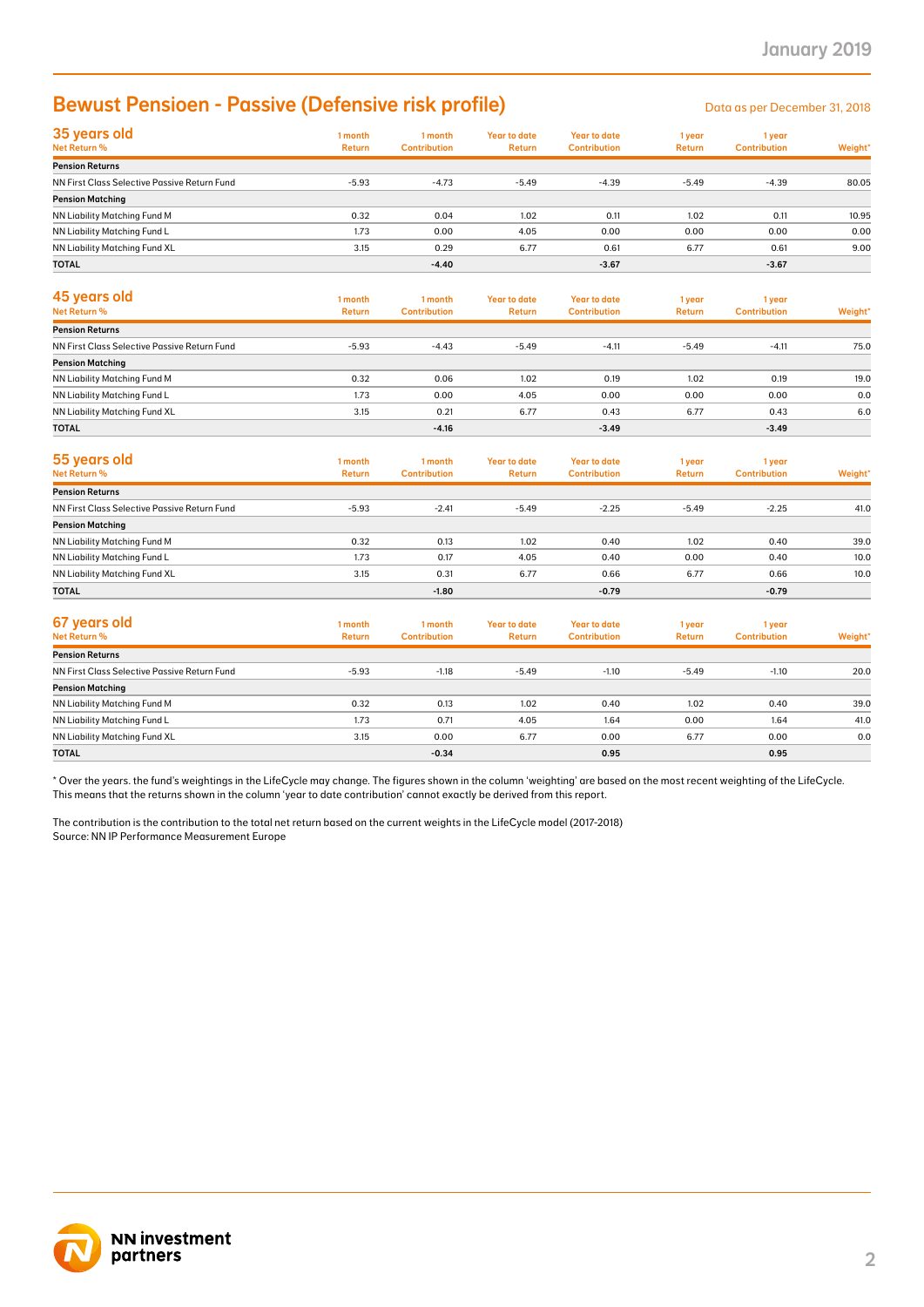## **Bewust Pensioen - Passive (Neutral risk profile)**

| 35 years old<br>Net Return %                 | 1 month<br><b>Return</b> | 1 month<br><b>Contribution</b> | <b>Year to date</b><br><b>Return</b> | <b>Year to date</b><br><b>Contribution</b> | 1 year<br><b>Return</b> | 1 year<br><b>Contribution</b> | Weight* |
|----------------------------------------------|--------------------------|--------------------------------|--------------------------------------|--------------------------------------------|-------------------------|-------------------------------|---------|
| <b>Pension Returns</b>                       |                          |                                |                                      |                                            |                         |                               |         |
| NN First Class Selective Passive Return Fund | $-5.93$                  | $-5.33$                        | $-5.49$                              | $-4.94$                                    | $-5.49$                 | $-4.94$                       | 90.0    |
| <b>Pension Matching</b>                      |                          |                                |                                      |                                            |                         |                               |         |
| NN Liability Matching Fund M                 | 0.32                     | 0.02                           | 1.02                                 | 0.06                                       | 1.02                    | 0.06                          | 5.5     |
| NN Liability Matching Fund L                 | 1.73                     | 0.00                           | 4.05                                 | 0.00                                       | 0.00                    | 0.00                          | 0.0     |
| NN Liability Matching Fund XL                | 3.15                     | 0.15                           | 6.77                                 | 0.30                                       | 6.77                    | 0.30                          | 4.5     |
| <b>TOTAL</b>                                 |                          | $-5.17$                        |                                      | $-4.58$                                    |                         | $-4.58$                       |         |
|                                              |                          |                                |                                      |                                            |                         |                               |         |

| 45 years old<br>Net Return %                 | 1 month<br>Return | 1 month<br><b>Contribution</b> | Year to date<br><b>Return</b> | <b>Year to date</b><br><b>Contribution</b> | 1 year<br><b>Return</b> | 1 year<br><b>Contribution</b> | Weight* |
|----------------------------------------------|-------------------|--------------------------------|-------------------------------|--------------------------------------------|-------------------------|-------------------------------|---------|
| <b>Pension Returns</b>                       |                   |                                |                               |                                            |                         |                               |         |
| NN First Class Selective Passive Return Fund | $-5.93$           | $-5.04$                        | $-5.49$                       | $-4.67$                                    | $-5.49$                 | $-4.67$                       | 85.0    |
| <b>Pension Matching</b>                      |                   |                                |                               |                                            |                         |                               |         |
| NN Liability Matching Fund M                 | 0.32              | 0.04                           | 1.02                          | 0.12                                       | 1.02                    | 0.12                          | 12.0    |
| NN Liability Matching Fund L                 | 1.73              | 0.00                           | 4.05                          | 0.00                                       | 0.00                    | 0.00                          | 0.0     |
| NN Liability Matching Fund XL                | 3.15              | 0.09                           | 6.77                          | 0.19                                       | 6.77                    | 0.19                          | 3.0     |
| <b>TOTAL</b>                                 |                   | $-4.91$                        |                               | $-4.36$                                    |                         | $-4.36$                       |         |

| <b>Bewust Pensioen - Passive (Neutral risk profile)</b>                                                                                                                      |                          |                                |                                      |                                            |                         | Data as per December 31, 2018 |         |
|------------------------------------------------------------------------------------------------------------------------------------------------------------------------------|--------------------------|--------------------------------|--------------------------------------|--------------------------------------------|-------------------------|-------------------------------|---------|
| 35 years old<br>Net Return %                                                                                                                                                 | 1 month<br><b>Return</b> | 1 month<br><b>Contribution</b> | <b>Year to date</b><br><b>Return</b> | <b>Year to date</b><br><b>Contribution</b> | 1 year<br><b>Return</b> | 1 year<br><b>Contribution</b> | Weight' |
| <b>Pension Returns</b>                                                                                                                                                       |                          |                                |                                      |                                            |                         |                               |         |
| NN First Class Selective Passive Return Fund                                                                                                                                 | $-5.93$                  | $-5.33$                        | $-5.49$                              | $-4.94$                                    | $-5.49$                 | $-4.94$                       | 90.0    |
| <b>Pension Matching</b>                                                                                                                                                      |                          |                                |                                      |                                            |                         |                               |         |
| NN Liability Matching Fund M                                                                                                                                                 | 0.32                     | 0.02                           | 1.02                                 | 0.06                                       | 1.02                    | 0.06                          | 5.5     |
| NN Liability Matching Fund L                                                                                                                                                 | 1.73                     | 0.00                           | 4.05                                 | 0.00                                       | 0.00                    | 0.00                          | 0.0     |
| NN Liability Matching Fund XL<br>TOTAL                                                                                                                                       | 3.15                     | 0.15<br>$-5.17$                | 6.77                                 | 0.30<br>$-4.58$                            | 6.77                    | 0.30<br>$-4.58$               | 4.5     |
|                                                                                                                                                                              |                          |                                |                                      |                                            |                         |                               |         |
| 45 years old<br>Net Return %                                                                                                                                                 | 1 month<br><b>Return</b> | 1 month<br><b>Contribution</b> | <b>Year to date</b><br><b>Return</b> | <b>Year to date</b><br><b>Contribution</b> | 1 year<br>Return        | 1 year<br><b>Contribution</b> | Weight* |
| <b>Pension Returns</b>                                                                                                                                                       |                          |                                |                                      |                                            |                         |                               |         |
| NN First Class Selective Passive Return Fund                                                                                                                                 | $-5.93$                  | $-5.04$                        | $-5.49$                              | $-4.67$                                    | $-5.49$                 | $-4.67$                       | 85.0    |
| <b>Pension Matching</b><br>NN Liability Matching Fund M                                                                                                                      | 0.32                     | 0.04                           | 1.02                                 | 0.12                                       | 1.02                    | 0.12                          | 12.0    |
| NN Liability Matching Fund L                                                                                                                                                 | 1.73                     | 0.00                           | 4.05                                 | 0.00                                       | 0.00                    | 0.00                          | 0.0     |
| NN Liability Matching Fund XL                                                                                                                                                | 3.15                     | 0.09                           | 6.77                                 | 0.19                                       | 6.77                    | 0.19                          | 3.0     |
| <b>TOTAL</b>                                                                                                                                                                 |                          | $-4.91$                        |                                      | $-4.36$                                    |                         | $-4.36$                       |         |
|                                                                                                                                                                              |                          |                                |                                      |                                            |                         |                               |         |
| 55 years old                                                                                                                                                                 | 1 month                  | 1 month                        | <b>Year to date</b>                  | <b>Year to date</b>                        | 1 year                  | 1 year                        |         |
| Net Return %                                                                                                                                                                 | <b>Return</b>            | <b>Contribution</b>            | <b>Return</b>                        | <b>Contribution</b>                        | <b>Return</b>           | <b>Contribution</b>           | Weight' |
| <b>Pension Returns</b>                                                                                                                                                       |                          |                                |                                      |                                            |                         |                               |         |
| NN First Class Selective Passive Return Fund                                                                                                                                 | $-5.93$                  | $-2.92$                        | $-5.49$                              | $-2.72$                                    | $-5.49$                 | $-2.72$                       | 50.0    |
| <b>Pension Matching</b>                                                                                                                                                      |                          |                                |                                      |                                            |                         |                               |         |
| NN Liability Matching Fund M                                                                                                                                                 | 0.32                     | 0.11                           | 1.02                                 | 0.36                                       | 1.02                    | 0.36                          | 35.0    |
| NN Liability Matching Fund L                                                                                                                                                 | 1.73                     | 0.14                           | 4.05                                 | 0.32                                       | 0.00                    | 0.32                          | 8.0     |
| NN Liability Matching Fund XL                                                                                                                                                | 3.15                     | 0.24                           | 6.77                                 | 0.50                                       | 6.77                    | 0.50                          | 7.0     |
| TOTAL                                                                                                                                                                        |                          | $-2.43$                        |                                      | $-1.54$                                    |                         | $-1.54$                       |         |
|                                                                                                                                                                              |                          |                                |                                      |                                            |                         |                               |         |
| 67 years old<br>Net Return %                                                                                                                                                 | 1 month<br><b>Return</b> | 1 month<br><b>Contribution</b> | <b>Year to date</b><br><b>Return</b> | <b>Year to date</b><br><b>Contribution</b> | 1 year<br><b>Return</b> | 1 year<br><b>Contribution</b> |         |
| <b>Pension Returns</b>                                                                                                                                                       |                          |                                |                                      |                                            |                         |                               | Weight' |
| NN First Class Selective Passive Return Fund                                                                                                                                 | $-5.93$                  | $-1.18$                        | $-5.49$                              | $-1.10$                                    | $-5.49$                 | $-1.10$                       | 20.0    |
| <b>Pension Matching</b>                                                                                                                                                      |                          |                                |                                      |                                            |                         |                               |         |
| NN Liability Matching Fund M                                                                                                                                                 | 0.32                     | 0.13                           | 1.02                                 | 0.40                                       | 1.02                    | 0.40                          | 39.0    |
| NN Liability Matching Fund L                                                                                                                                                 | 1.73                     | 0.71                           | 4.05                                 | 1.64                                       | 0.00                    | 1.64                          | 41.0    |
| NN Liability Matching Fund XL                                                                                                                                                | 3.15                     | 0.00                           | 6.77                                 | 0.00                                       | 6.77                    | 0.00                          | 0.0     |
| <b>TOTAL</b>                                                                                                                                                                 |                          | $-0.34$                        |                                      | 0.95                                       |                         | 0.95                          |         |
| The contribution is the contribution to the total net return based on the current weights in the LifeCycle model (2017-2018)<br>Source: NN IP Performance Measurement Europe |                          |                                |                                      |                                            |                         |                               |         |
| <b>NN investment</b>                                                                                                                                                         |                          |                                |                                      |                                            |                         |                               |         |

| 67 years old<br>Net Return %                 | 1 month<br><b>Return</b> | 1 month<br><b>Contribution</b> | <b>Year to date</b><br><b>Return</b> | <b>Year to date</b><br><b>Contribution</b> | 1 year<br><b>Return</b> | 1 year<br><b>Contribution</b> | Weight* |
|----------------------------------------------|--------------------------|--------------------------------|--------------------------------------|--------------------------------------------|-------------------------|-------------------------------|---------|
| <b>Pension Returns</b>                       |                          |                                |                                      |                                            |                         |                               |         |
| NN First Class Selective Passive Return Fund | $-5.93$                  | $-1.18$                        | $-5.49$                              | $-1.10$                                    | $-5.49$                 | $-1.10$                       | 20.0    |
| <b>Pension Matching</b>                      |                          |                                |                                      |                                            |                         |                               |         |
| <b>NN Liability Matching Fund M</b>          | 0.32                     | 0.13                           | 1.02                                 | 0.40                                       | 1.02                    | 0.40                          | 39.0    |
| NN Liability Matching Fund L                 | 1.73                     | 0.71                           | 4.05                                 | 1.64                                       | 0.00                    | 1.64                          | 41.0    |
| NN Liability Matching Fund XL                | 3.15                     | 0.00                           | 6.77                                 | 0.00                                       | 6.77                    | 0.00                          | 0.0     |
| <b>TOTAL</b>                                 |                          | $-0.34$                        |                                      | 0.95                                       |                         | 0.95                          |         |
|                                              |                          |                                |                                      |                                            |                         |                               |         |